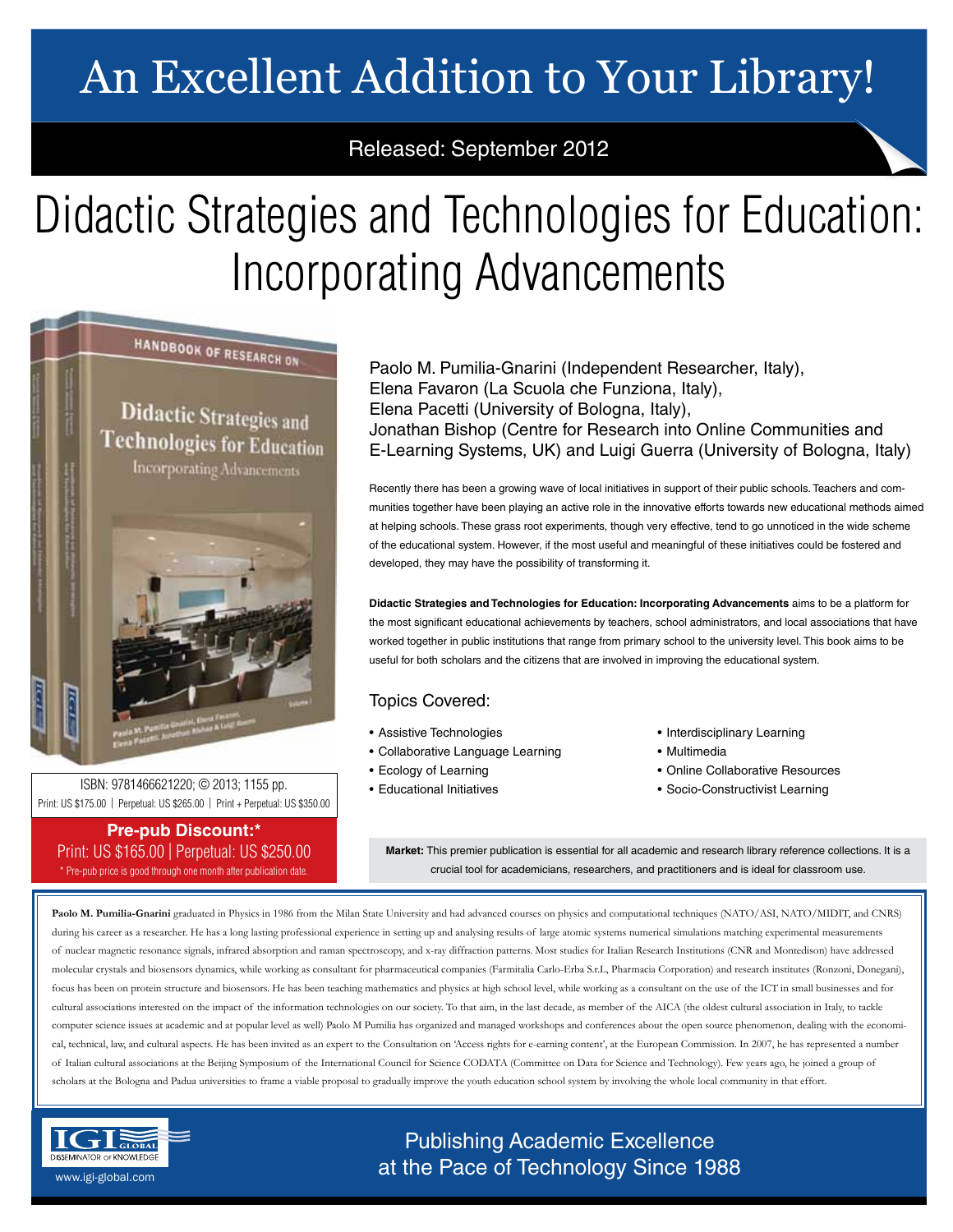#### **Section 1: Classroom 2.0 and Virtual Communities in the Web 2.0**

Chapter 1 *The Children's Virtual Museum of Small Animals:* Beneventi Paolo (Freelance, Italy)

Chapter 2 *Wikipedia:* Spadavecchia Elisa (Provincial School Authority, Italy)

Chapter 3 *Technology of Education and Music Teaching:* Agostini Roberto (University of Bologna, Italy)

#### Chapter 4

*Educational Contents and Creativity in Virtual Environments:* Mascitti Ilaria (Università degli Studi Guglielmo Marconi, Italy) Di Marco Daniela (Università degli Studi Guglielmo Marconi, Italy) Fasciani Monica (Università degli Studi Guglielmo Marconi, Italy)

Chapter 5

*ICT in the Classroom:* Falcinelli Floriana (Università degli Studi di Perugia, Italy) Laici Chiara (Università degli Studi di Perugia, Italy)

Chapter 6 *Learning in a "Classi 2.0" Classroom:* Taddeo Gabriella (Politecnico di Torino, Italy) Tirocchi Simona (Università di Torino, Italy)

Chapter 7 *PotenziaMente:* Trinchero Roberto (University of Turin, Italy)

#### Chapter 8 *Acer:*

Altamura Séraphine Francoise (Istituto Superiore Statale Vittorio Gassman, Italy) Cannelli Alessandra (Istituto Comprensivo Largo Castelseprio, Italy) Delle Monache Roberta Maria (Istituto Magistrale "S.Rosa da Viterbo", Italy)

Chapter 9 *A "Bottega Didattica" for an Inclusive School* Genito Lanfranco (Bottega della Comunicazione e della Didattica, Italy)

Chapter 10 *Moodle:* Marcato Elena (University of Bologna, Italy) Scala Elisabetta (University of Bologna, Italy)

Chapter 11 *Strategic Trials of Educ@TIon, the Telecom Italia Solution for Cooperative Digital Learning* Chiozzi Giovanna (Telecom Italia S.p.A., Italy) Nassi Giovanni (Telecom Italia S.p.A., Italy)

Chapter 12 *Digital Teens:* Cavagnero Simona Maria (Università di Torino, Italy) Gallina Maria Adelaide (Università di Torino, Italy) Grimaldi Renato (Università di Torino, Italy)

Chapter 13 *Cooperative E-Learning in the Multilingual and Multicultural School:* Bishop Jonathan (Centre for Research into Online Communities and E-Learning Systems, European Parliament, Belgium)

#### **Section 2: Education towards Active Citizenship, Life Skills, and Social Competences in Schools for Lifelong Learning and Students' Empowerment**

Chapter 14

*Educating to Democracy and Social Participation through a "History of Religion" Course* Giorda Mariachiara (Università degli Studi di Torino, Italy) Guerrisi Marina (Università degli studi Roma Tre, Italy)

Chapter 15

*The History of Religions as a Tool for Citizenship Education of Children:* Giorda Mariachiara (Università di Torino, Italy) Nardini Giulia (Università di Roma Tre, Italy) Nuti Beatrice (Università La Sapienza di Roma, Italy)

Chapter 16 *"Learning from One Another" eTwinning Project:* Carvalho da Silva Maria da Piedade (Escola Secundária Frei Rosa Viterbo do Agrupamento de Escolas de Sátão, Portugal & Universidade Católica Portuguesa - Centro Regional das Beiras, Portugal)

Chapter 17 *An Innovative Way of Learning through the Use of the Interactive Whiteboard within a Cooperative Learning Context* Campregher Sabrina (Free University of Bozen, Italy)

Chapter 18 *History of European Education from Euclid to Contemporary Times:* Malinetskiy G. G. (IAM RAS, Russia) Kapelko O. N. (RANEaPA under the President of the RF, Russia)

Chapter 19 Lessons from the Emotivate Project for Increasing Take-Up of Big Society and Responsible *Capitalism Initiatives* Bishop Jonathan (Centre for Research into Online Communities and E-Learning Systems, European Parliament, Belgium)

Chapter 20 *Implementing the EU Key Competences for Active Citizenship Teaching Latin-Italian Literature and Assessing Students* Chiarle Angelo (Liceo Scientifico Statale Darwin, Italy)

#### Chapter 21

*Technologies to "Bridge the Gap" among Learning Contexts in Vocational Training* Motta Elisa (Swiss Federal Institute for Vocational Education and Training (SFIVET), Switzerland) Boldrini Elena (Swiss Federal Institute for Vocational Education and Training (SFIVET), Switzerland) Cattaneo Alberto (Swiss Federal Institute for Vocational Education and Training (SFIVET), Switzerland)

Chapter 22 *Succeeding Together:* Iaquinta Rosa (High-School Teacher, Italy)

#### Chapter 23

*Affordances and Challenges of Using iPods to Support Learning by English Language Learners at the Middle School Level* Liu Min (The University of Texas at Austin, USA) Wivagg Jennifer (The University of Texas at Austin, USA) Maradiegue Erin (The University of Texas at Austin, USA) Navarrete Cesar C. (The University of Texas at Austin, USA)

Chapter 24 *Expanding the Boundaries of Learning:* Iaquinta Rosa (History teacher, Italy) Impedovo Maria Antonietta (Expert in Educational Psychology, Italy)

Chapter 25 *From Broadcasting to Transforming:* Impedovo Maria Antonietta (Expert in Educational Psychology, Italy) Iaquinta Rosa (History teacher, Italy)

Chapter 26 *The "Little Readers' Circle":* Costa Cecilia (University of Turin, Italy) Zezlina Elena (University of London, UK)

Chapter 27 *Proverbial Storytelling and Lifelong Learning in the Home-School Dialogue* Theodosopoulou Mara (Researcher, Greece) Papalois Vana (Researcher, UK)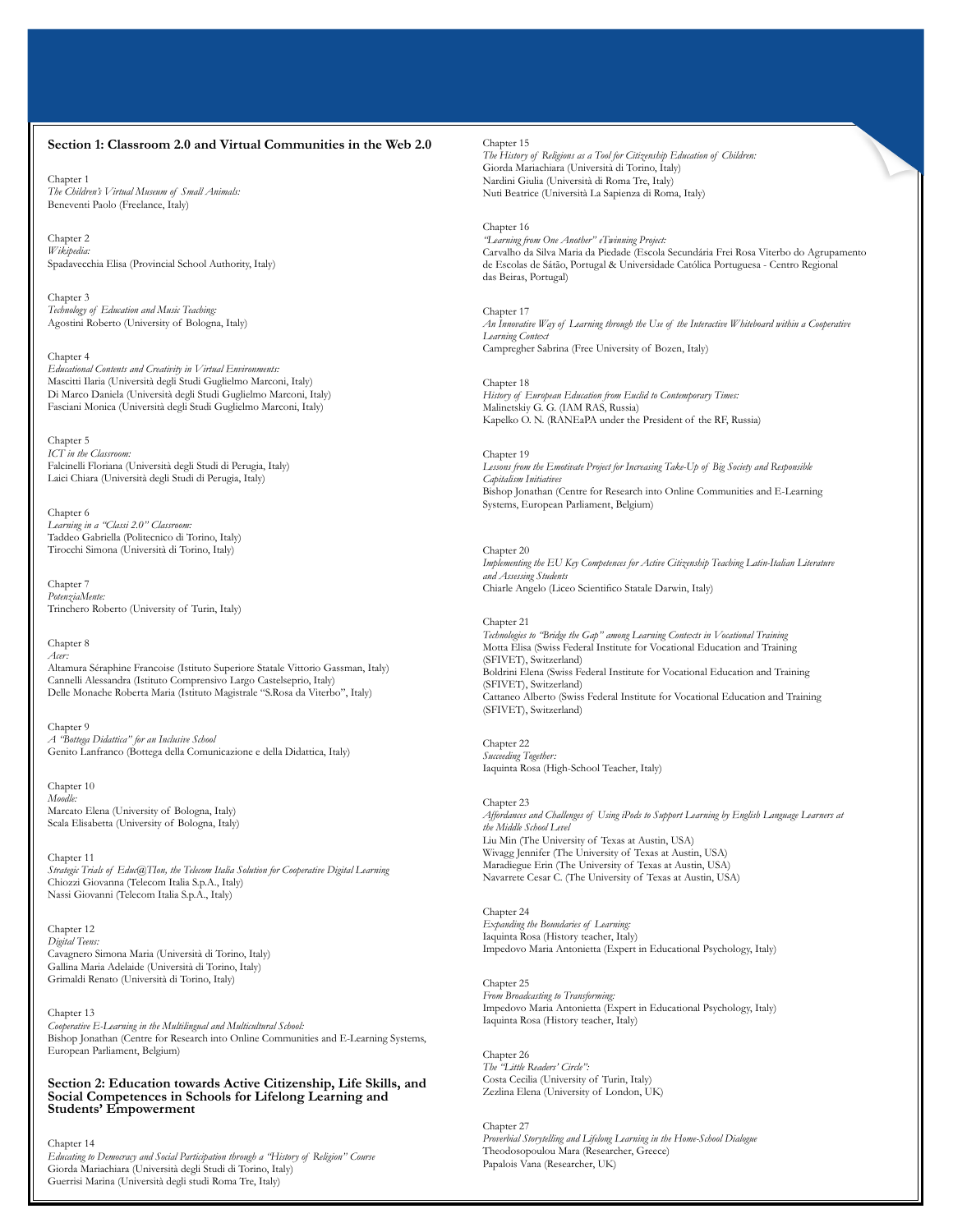Chapter 28

*I Learn this Way!* Fusi Sabrina (Organization in Support of Dyslexia Genoa and Tigullio, Italy) Mehrnoosh Zara (Organization in Support of Dyslexia Genoa and Tigullio, Italy)

#### Chapter 29

*RESCUE:* Favaretto Alida (ITST Andrea Palladio, Italy) De Monte Iola (ITST Andrea Palladio, Italy) Billotta Carmela (ITST Andrea Palladio, Italy)

Chapter 30 *Storytelling in Intercultural Education* Bruno Rosa Tiziana (Writer and Teacher, Italy)

Chapter 31 *Music Composition for Creative Thinking:* Erman Maria Maddalena (C.I.D.M. NaturalMenteMusica, Italy)

Chapter 32 *How to Bring Together Two Generations so Distant in Age, yet so Close by Heart:* Fiorani Helga (Primary School Teacher, Italy)

Chapter 33 *Does the One Who Asks the Question Lead the Way?* Liebscht Max (Zittau/Goerlitz University of Applied Sciences, Germany) Wahren Sebastian (Zittau/Goerlitz University of Applied Sciences, Germany)

Chapter 34 *Territorial Knowledge, National Identities, Social Media, a Case Study:* Toschi Luca (Università degli Studi di Firenze, Italy) Chipa Stefania (Università degli Studi di Firenze, Italy) Simonetta Gianluca (Università degli Studi di Firenze, Italy)

Chapter 35 *Strategies and Technologies for the Future Success of Students at School* Macchia S. ("Giovanni Arpino" Institute, Italy) Bossolasco D. ("Giovanni Arpino" Institute, Italy) Fornasero A. ("Giovanni Arpino" Institute, Italy)

Chapter 36 *New Technologies to Support Educational Inclusion* Macchia S. ("Giovanni Arpino" Institute, Italy) Bossolasco D. ("Giovanni Arpino" Institute, Italy) Fornasero A. ("Giovanni Arpino" Institute, Italy)

Chapter 37 *Making Identity Visible:* Markovich Dalya Yafa (Beit Berl College, Israel)

Chapter 38 *Legality, Citizenship, and the Constitution in the Earthquake Area* Venti Angelo (Libera L'Aquila, Italy) Iovenitti Cristina (Libera L'Aquila, Italy)

Chapter 39 *Research Learning of the Environmental Subjects in Case of Educational Polygons in Slovenia* Križan Jerneja (University of Maribor, Slovenia) Korže Ana Vovk (University of Maribor, Slovenia) Hriberšek Nina (University of Maribor, Slovenia) Krajnc Mojca Kokot (University of Maribor, Slovenia) Globovnik Nina (University of Maribor, Slovenia)

Chapter 40 *Experiences of Cooperative Learning and Social Learning to Manage Test Anxiety* Lamberti Mirko (University Popular Trentino, Italy)

Chapter 41 *Theater School:* Perrotta Maria Antonella (University of Molise, Italy) Chapter 42 *Let's Make a Try!* Crawford Andrea (Coop Soc. Arké/L'Impronta, Italy) Gotti Agostino (Rugby Bergamo 1950, Italy)

### **Section 3: University Education and Teacher Training**

Chapter 43 *The GeoGebra Institute of Torino, Italy:* Robutti Ornella (Università di Torino, Italy)

Chapter 44 *Teacher Training and Social Media:* Fedeli Laura (University of Macerata, Italy)

Chapter 45 *Integrating the Real and Virtual World for Academic Language Education in Second Life* Dell'Aria Carmela (University of Palermo, Italy)

Chapter 46 *New Knowledge - New Learning?* Slowey Maria (Dublin City University, Ireland) Kozina Ekaterina (Dublin City University, Ireland)

Chapter 47 *Role Teacher:* Favaretto Alida (ITST Andrea Palladio, Italy) De Monte Iola (ITST Andrea Palladio, Italy) Billotta Carmela (ITST Andrea Palladio, Italy)

Chapter 48 *WebCEF:* Baten Lut (KULeuven, Leuven Language Institute, Belgium) Beaven Ana (Università di Bologna CILTA, Italy) Osborne John (Université de Savoie, LLS France) Van Maele Jan (Leuven Engineering College, Belgium)

Chapter 49 *A Model for Effective Delivery of Online Instruction* Romeo Lynn (Monmouth University, USA) Brennan Mary (Monmouth University, USA) Peters Terri Rothman (Monmouth University, USA) Mitchell Donna (Monmouth University, USA)

Chapter 50 *The Prospects for Teaching in Virtual Worlds* Panconesi Gianni (For.com, Italy)

Chapter 51 *Theory of Nuclear Concepts:* García Luis M. Casas (Universidad de Extremadura, Spain) Lopes Vítor J. Godinho (Universidad de Extremadura, Spain) González Ricardo Luengo (Universidad de Extremadura, Spain) Catarreira Sofia M. Veríssimo (Universidad de Extremadura, Spain) Carvalho José L. Torres (Universidad de Extremadura, Spain)

Chapter 52 *The Collaborative Gap:* McPeek K. Thomas (University of Central Florida, USA) Morthland Laura M. (Southern Illinois University at Carbondale, USA)

Chapter 53 *Microteaching in Teacher Education through the Students' Perspective* Chatzidimou Konstantinos D. (Democritus University of Thrace, Greece)

Chapter 54 *Google's Applications for Undergraduate University Courses:* Ktoridou Despo (University of Nicosia, Cyprus) Eteokleous Nikleia (Frederick University, Cyprus) Dionysiou Ioanna (University of Nicosia, Cyprus)